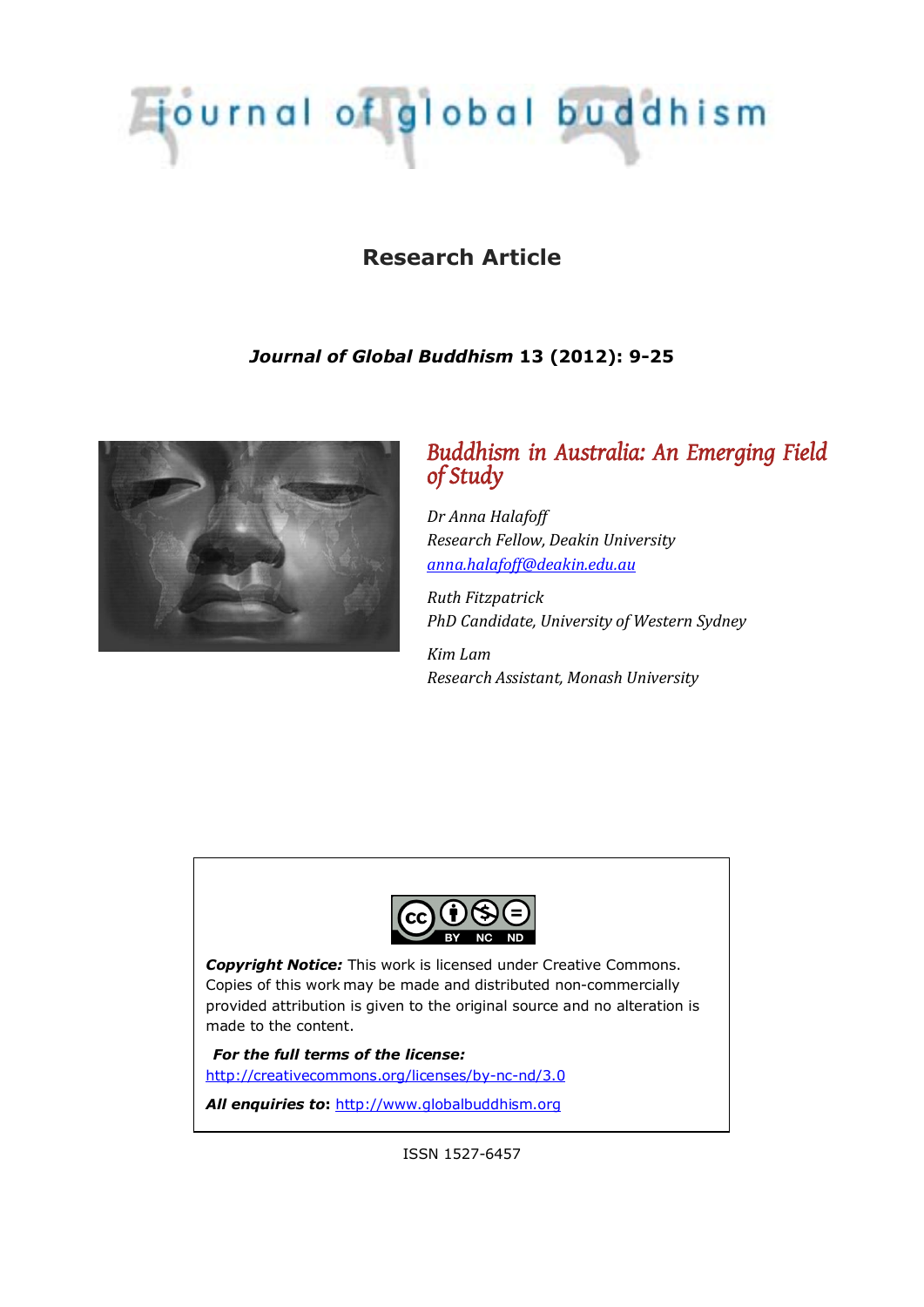## Research Article

## *Buddhism in Australia: An Emerging Field of Study*

*Anna Halafoff, Deakin University Ruth Fitzpatrick, University of Western Sydney Kim Lam, Monash University1* 

#### Abstract

-

In 2006, Paul D. Numrich (2008) posed the question of whether contemporary scholarship on North American Buddhism constituted a distinct "field of study" and identified several factors that defined both academic disciplines and fields. This paper applies Numrich's criteria to the study of Buddhism in Australia, in its multiple and diverse forms, suggesting that it is an *emerging* field of study. While there has been an increase in historical, anthropological, and sociological scholarship in recent years, a comprehensive analysis of Buddhism in Australia, and particularly its impact on Australian life and culture, is yet to be conducted. This paper argues that such a study is both timely and necessary, given that Buddhism is the second largest religion in Australia, and we appear to be entering an "Asian century."

#### The need for further research on Buddhism in Australia

hile the presence of Buddhism in Australia dates back to at least the 1840s, and Buddhism is currently Australia's second largest and fastest growing religion, it has received cursory scholarly attention (ABS 2006; Barker and While the presence of Buddhism in Australia dates back to at least the 1840s, and Buddhism is currently Australia's second largest and fastest growing religion, it has received cursory scholarly attention (ABS 2006; Barker history and significance of this major world religion in their local context (Croucher, 1989: 123; Barker and Rocha, 2011: 2). In the late 1980s, in his *History of Buddhism in Australia*, Paul Croucher concluded that:

what we are witnessing now is a Buddhism in transition, a Buddhism only half-digested. Australian Buddhists … have as yet little or no sense of their own history, and so find it difficult to make any projections as to the eventual form this complex tapestry will take… The various living traditions of Buddhism (as opposed to merely our ideas about them) are now meeting each other on Australian soil for the first time, like distant relatives, and hence the dialogue between them is of great moment. (1989: 123)

<sup>&</sup>lt;sup>1</sup> The authors acknowledge and thank Judith Snodgrass for her guidance and constructive critiques of earlier drafts of this article and the anonymous reviewers for their valuable insights, which have improved the paper.

<sup>2</sup> Barker and Rocha (2011: 15) cite the following handful of publications on Buddhism in Australia: Croucher (1989); Spuler (2000, 2002); Abeyagunawardena (2009); and a special edition of the *Journal of Global Buddhism* on "Buddhism in Oceania" (2008). They also mention Spuler's (2003a) annotated bibliography on *Buddhism in Australia* that contains a number of earlier references.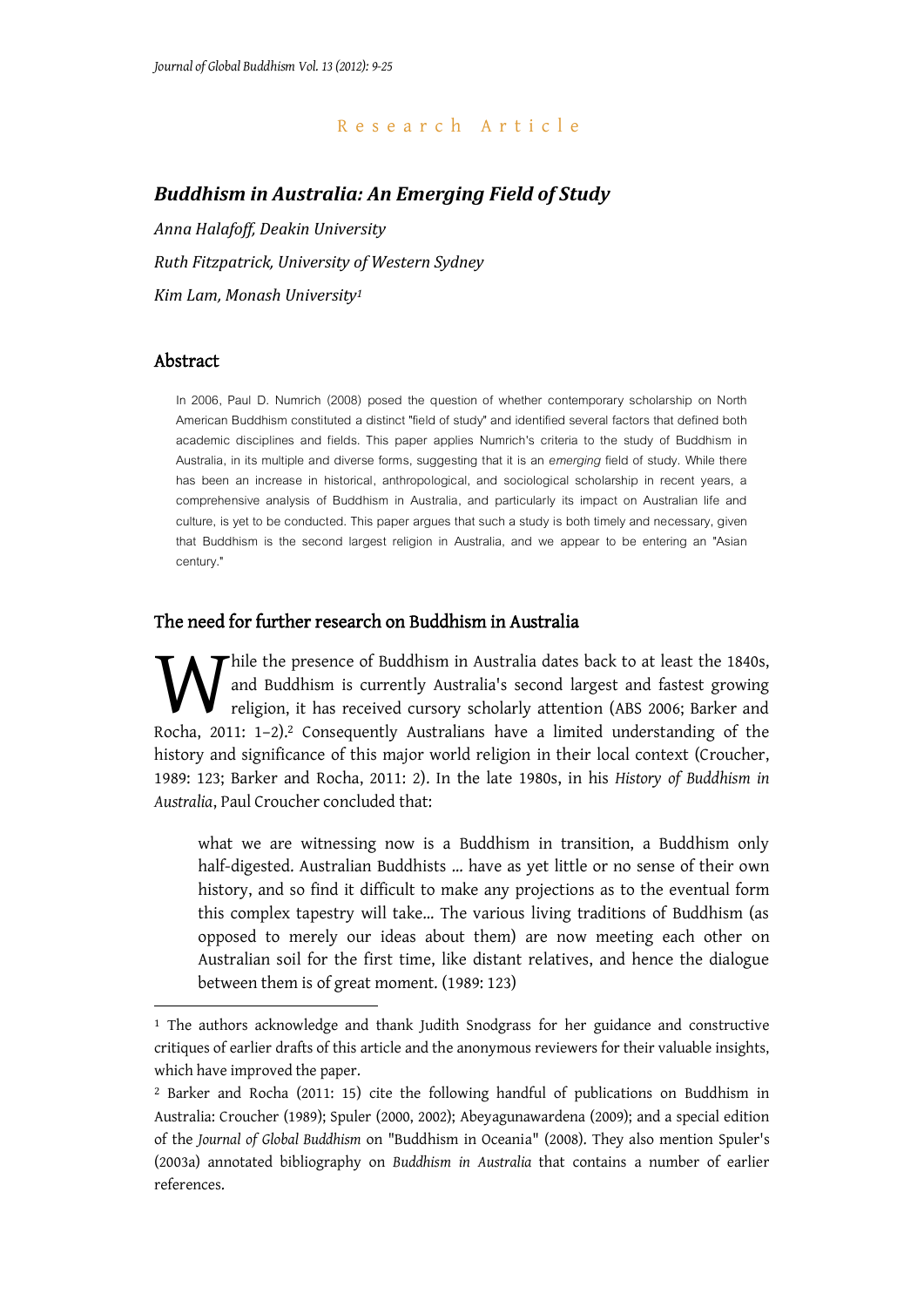Over twenty years later, Australian participants in Ruth Fitzpatrick's (*forthcoming*) study3 expressed similar sentiments. One asks: "How is it [Buddhism] working? I don't think it's working. It's just present at the moment. I think the seeds are still in the ground. That's the way it feels to me." In 2012, understanding Buddhism's place in Australian life and culture is still very much a work in progress.

In 2006, Buddhists comprised 2.1% of the Australian population (ABS 2006). According to Michelle Barker and Cristina Rocha (2011: 1, 15) the dramatic growth in the number of Buddhists in Australia can be attributed to both Asian immigration, and mainstream Australian converts to Buddhism. Indeed Barker and Rocha have observed that Buddhism in Australia is internally diverse and influenced by its geographical proximity to Asia, Australia's multicultural policies and interactions with Buddhism in Europe and America. Buddhists from China and Sri Lanka first began immigrating to Australia in the 1840s Gold Rush period, and since the demise of the White Australia Policy and the end of the Vietnam War, large numbers of Buddhists who were refugees from Cambodia, Laos, and Vietnam began settling in Australia. Buddhists from Tibet, Burma, Thailand, Malaysia, and Singapore also came as refugees or migrants to Australia from the 1970s onward (Barker and Rocha, 2011: 2–3). Prominent Buddhist teachers and practitioners have been visiting Australian shores since the turn of the  $20<sup>th</sup>$  Century, attracting many converts to Buddhism (Croucher, 1989), and the Dalai Lama continues to draw vast crowds and prolific media coverage whenever he visits Australia (Barker and Rocha, 2011: 1; ). Yet the place of Buddhism in Australian society has only recently begun to attract a significant amount of scholarly interest.

This paper presents an analysis of scholarly publications on the various manifestations of Buddhism in Australia to date and of developments within the field of Buddhist Studies and studies of religion more generally in relation to Buddhism in Australia. It identifies a number of themes of current relevance and argues that, while Buddhism in Australia is an emerging field of study, a comprehensive analysis of Buddhism in the Australian context has yet to be conducted. Finally, it offers suggestions for future research that would concurrently enable a greater understanding of Buddhism in Australia, and establish it as a distinct field of study.

# An emerging field of study

-

In his Introduction to *North American Buddhists in Social Context,* Paul Numrich questioned whether studies on North American Buddhism represent a distinct "field of study" (2008: 1-2). He identified several factors that would be necessary for his question to be answered affirmatively and argued that an academic discipline was "the broader entity within which fields of study can be distinguished." Numrich identified "Buddhist studies (also known as Buddhology)" as a field of study, and North American Buddhism as a possible sub-field. According to Numrich the criteria for establishing a discipline and a field are identical, consisting of three overlapping categories:

<sup>3</sup> This is drawn from Fitzpatrick's PhD thesis research currently being conducted at the University of Western Sydney.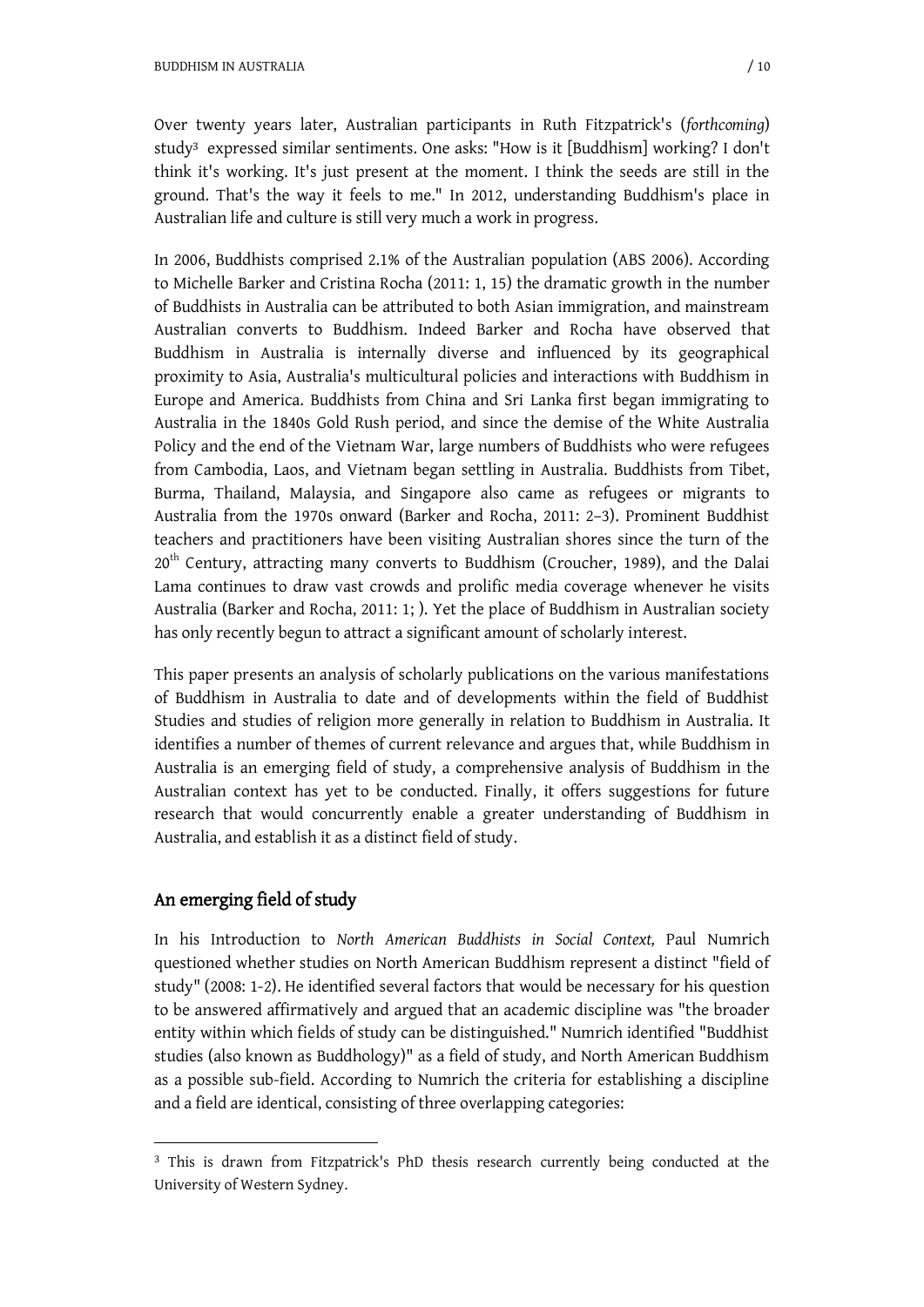(1) specialization–through scholarly training, theoretical assumptions, technical terminology, and research questions and methods; (2) organization–through professional associations, regular meetings and conferences, and academic departments and programs; and (3) publication–through PhD dissertations, articles in specialized and other journals, books and edited volumes on the specific topic, and contributions to volumes not solely on the topic—with quality controlled through scholarly peer review. (2008: 1–2)

Numrich added that an indicator of both a discipline's and a field's maturity is the capacity for internal debate and critical self-reflection regarding the coherence of the discipline and/or field that distinguishes it from others. The extent to which this maturity is, or is not, present needs to be observed across all three of the above categories. Numrich (2008: 1, 9-13) also places particular emphasis on the need for greater interdisciplinarity between the humanities and social sciences in studies of North American Buddhism, arguing that a topic becomes a field of study when "scholarship reaches a high level of cross-disciplinary productivity, sophistication, and integration."

Using Numrich's typology, this paper will argue that the study of Buddhism in Australia is an *emerging* multidisciplinary and interdisciplinary field of study. At present, it satisfies many but not all of Numrich's prerequisites, however recent and current developments indicate that it is likely to fulfill all of his criteria in the near future.<sup>4</sup>

# Specialization

-

Many of the observations that Numrich (2008: 2–3 citing Tweed, 2000: xv; Prebish, 2002: 74–78; Seager, 1999: xii) makes regarding specialization on the topic of North American Buddhism can also be applied to the Australian context. As in North America, it is possible to identify an expanding number of scholars who have either specialized or currently specialize in studies of Buddhism, in this case in Australia. They include Enid Adam (1991, 1995, 1996, 2000), Michelle Barker (formerly Spuler) (1999, 2000, 2002, 2003a, 2003b, 2011), Gary D. Bouma (1996a, 1996b, 2000), Sally McAra (2007, 2009, 2011), Patricia Sherwood (2001, 2003, 2011), Judith Snodgrass (2001, 2004, 2005, 2007), Shiva Vasi (2000, 2004, 2006, 2011), and Glenys Eddy (2007, 2011). However, some of these scholars do not publish primarily on Buddhism in the Australian context. For instance, Bouma's research is mainly focused on sociology of religion in Australia more generally, although he has undertaken some research on Vietnamese Buddhism specifically. Moreover scholars of Buddhism in Australia, like North America, are from a variety of

<sup>4</sup> The authors have applied Numrich's typology to the study of Buddhism in Australia largely uncritically, given that they view it as a comprehensive and extremely helpful framework for assessing the state of academic engagement on Buddhism in Australia. As one reviewer suggested, similar analyses could be conducted in other contexts, such as Europe, or Asia. The authors hope that this paper stimulates further discussion and debate, which could include critiques of, or at least elaborations upon, Numrich's criteria. This however is beyond the scope of this paper.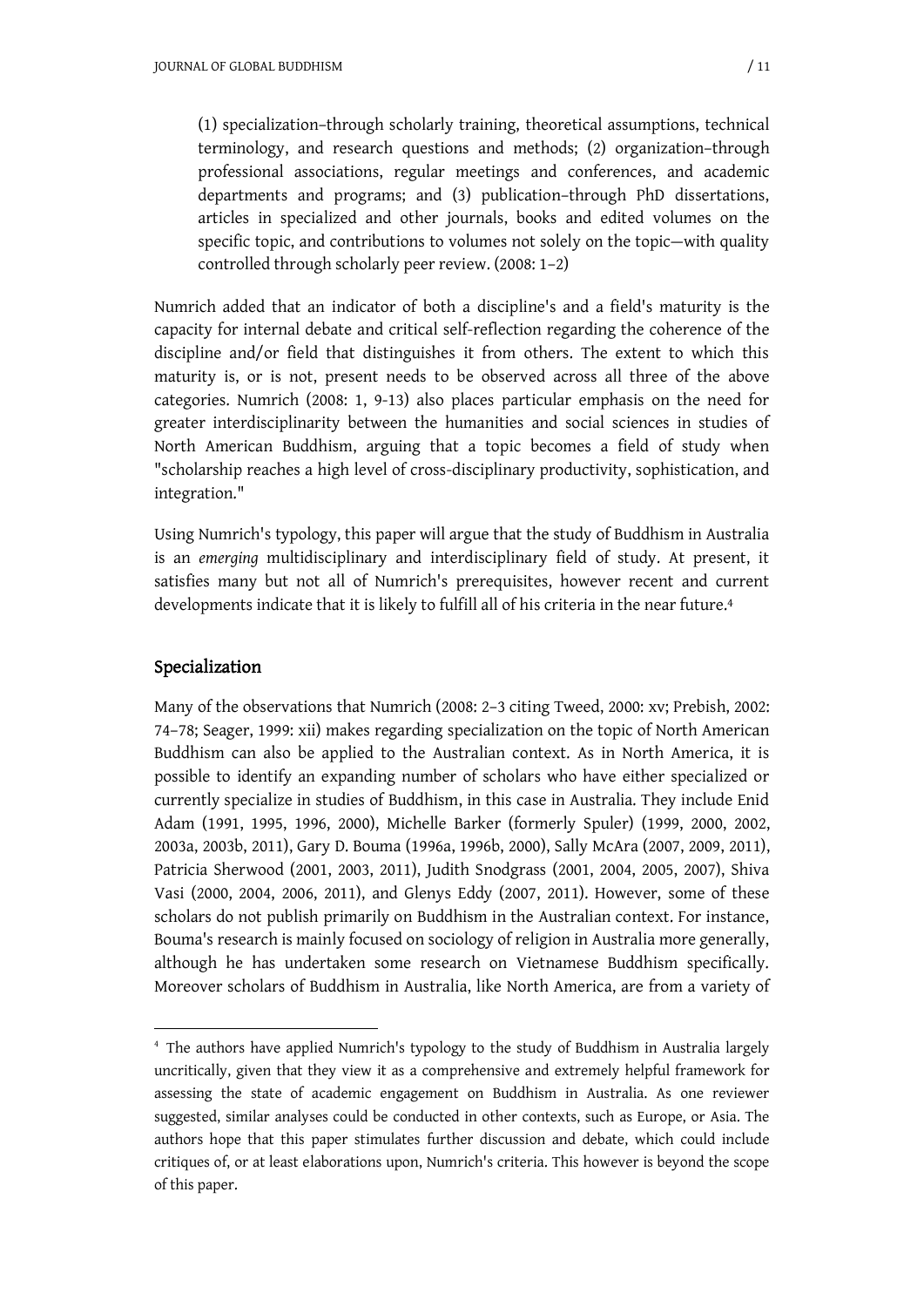disciplines including History (i.e. Snodgrass), Sociology of Religion (i.e. Bouma), and Anthropology (i.e. Rocha, McAra). It can therefore be observed that the field of study is multidisciplinary.

In addition, many Australian scholars, similar to their North American counterparts, are increasingly considering Buddhism in their society as a primary or secondary research specialization. However as Buddhism in Australia is a relatively new field it can be argued that there is still "a residual snobbery that this topic does not constitute 'real Buddhist Studies'" (Numrich, 2008: 2 citing and quoting Prebish, 2002: 75). Given that the founders of the Australasian Association of Buddhist Studies (AABS), at its inception in 2005, prioritized the importance of multidisciplinary research, and the need to focus on studies of Buddhism in contemporary society in addition to philology, perhaps this is less of an issue in Australia than in North America.<sup>5</sup>

However, while key works on American Buddhism have been conducted by Buddhologists, there are no "traditional" Buddhologists or philological-based scholars researching Buddhism in Australia. This is distinct to the American situation. These points are further elaborated upon in the following section on Organization, which describes the foundation of the AABS in detail and also includes a discussion on interdisciplinarity.

Numrich (2008: 3) also observed that "the theoretical assumptions, technical terminology, and research questions and methods necessary to a specialization are at an early stage of formation" in North American Buddhism. Indeed, the theoretical frameworks applied to the study of Buddhism in Australia have thus far largely been adapted from North American and European scholars, notably Martin Baumann and Charles Prebish, and Australian scholars are yet to develop their own frameworks for understanding Buddhism in their local context. However, what can be observed is that different theoretical frameworks and methods are being applied to the study of Buddhism in Australia by scholars from different disciplines resulting in a new multidisciplinary category of research, enriched by the diverse theoretical perspectives and methods utilized by historians, anthropologists, sociologists, and psychologists.

As Martin Baumann (2011: xv) describes in his preface to Rocha and Barker's (2011) *Buddhism in Australia: Traditions in Change*, during the past two decades numerous studies have focused on "the development, transformation and current status of Buddhism" in so-called Western societies of North America and Europe. According to Barker and Rocha (2011: 10 citing Baumann, 1995; Tanaka, 1998; Prebish, 1999; Queen, 1999; Prebish and Baumann, 2002; Wallace, 2002), these studies have identified a number of characteristics while observing Buddhism in Western societies, although there are significant variations in the emphasis and presence of these characteristics in each context. Debates have emerged as to whether these typologies describe actual or imagined characteristics, issues that no doubt require further empirical testing. These characteristics include:

-

<sup>5</sup> Judith Snodgrass, personal communication to the authors, 28/11/12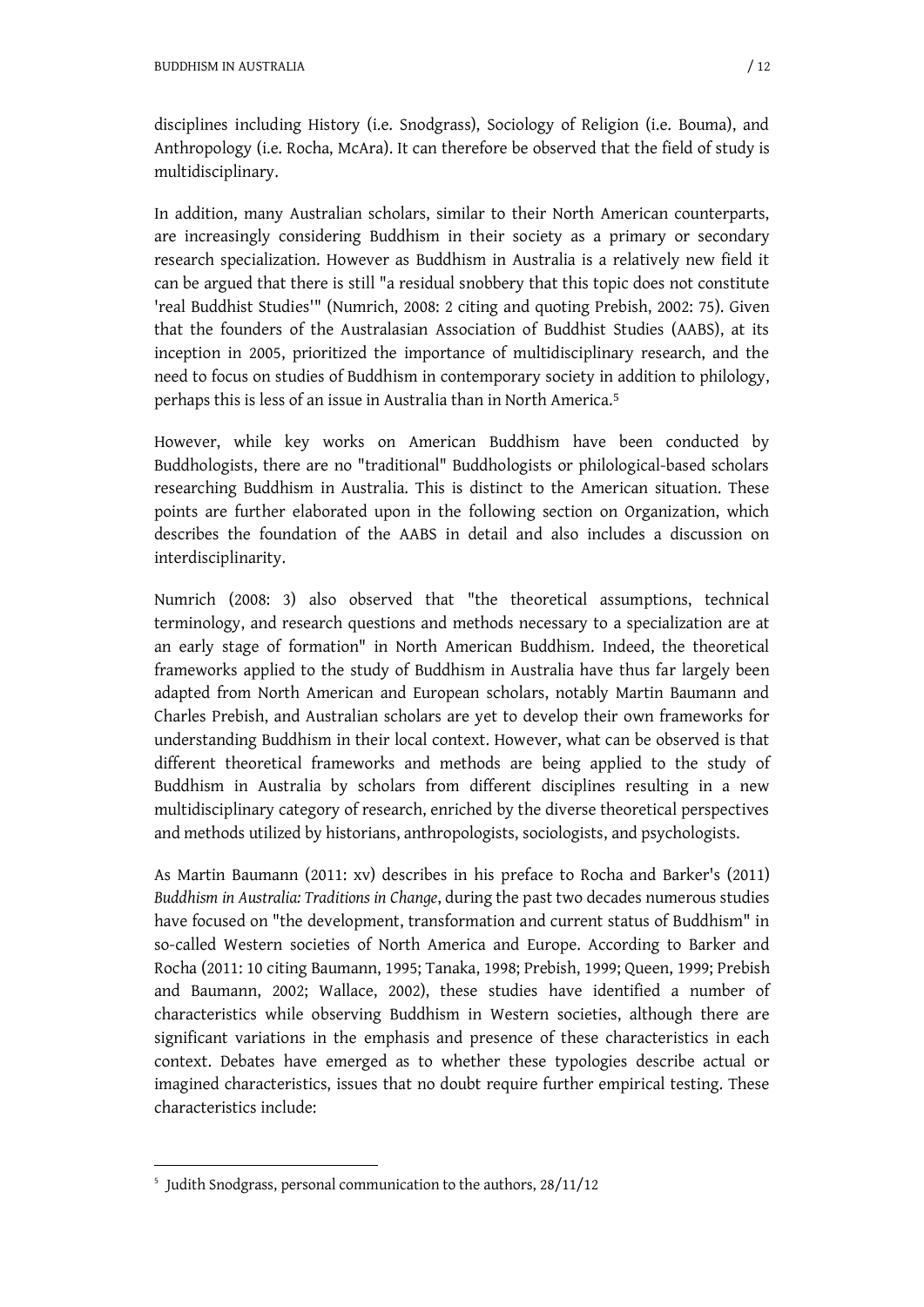the plurality of Buddhist traditions in a single country, a diversity of practice for those who converted and those who were born into the religion, blurring of monasticism and lay practice with the consequent diminished role of Buddhist monastics, equality for women, application of democratic principles, emphasis on ethics, secularization (this includes the emphasis on the rational nature of Buddhism and its congruence with Western sciences). (Barker and Rocha, 2011: 10)

Barker and Rocha (2011: 11) also cite Spuler (2000: 38–40; 2003b) as identifying many of these characteristics within Buddhism in the Australian context including:

a diversity of traditions and lineages, a differentiation between ethnic and convert Buddhism, an emphasis on lay practice, on the application of democratic principles (exemplified by the existence of elected councils), some emphasis on social engagement, and some emphasis on secularization.

Barker and Rocha's (2011) introduction within their book on *Buddhism in Australia*, and the chapters contained within this text, begin to raise some issues regarding the application of these North American and European frameworks to the Australian context. For example, an interesting additional characteristic identified by Barker and Rocha (2011: 13 citing Davis, 2011, Bowen, 2011) is anti-authoritarianism, as evidenced in the ways that Australian convert Buddhists in particular have trouble with the authoritarian aspects of Zen and Soka Gakkai. Australian scholars investigating Buddhism in contemporary Western societies are also aware of, and becoming increasingly engaged in, an emerging debate pertaining to terminology and theoretical frameworks of Western and American Buddhism (Tweed, 2011; Prebish, 2011; Mitchell, 2008), modern (Lopez, 2002; McMahan, 2008) and postmodern (Baumann, 2001; McMahan, 2008) Buddhism, multiple modern Buddhisms (Quli, 2008, 2010), Buddhism and regionalism (Wilson, 2009a, 2012; Prebish, 2011), and also the long standing debate regarding convert and ethnic Buddhism (Numrich, 1996, 2003; Cadge 2004, 2005; Wilson, 2009a, 2009b; Hickey, 2010).

Due to the plurality of different forms of Buddhism in Australia and the increasingly globalized and interconnected nature of contemporary societies, Australian scholars are also focusing on global flows of Buddhism in (and out of) Australia, drawing on the work of Baumann (2001) and Rocha (2006). As Barker and Rocha (2011: 2, 15) argue: "the development of Buddhism in Australia does not happen in a vacuum, but is part of an intense flow of ideas, teachers, students, practices and material cultures between Australia and other countries" and that "the result is the existence of many Buddhisms in Australia: traditions that are in a state of change." As Prebish (2011: 247–248) has noted the increase of "global Buddhist dialogue," through websites, blogs and international conferences and associations enables "productive boundary crossing" and there is no doubt that Australians have played an active part in these developments, particularly given that Prebish's favorite website BuddhaNet ([www.buddhanet.net\)](http://www.buddhanet.net/), which connects Buddhist communities and scholars globally, was created in Australia.

As with Numrich's (2008: 3) conclusion regarding specialization in Northern American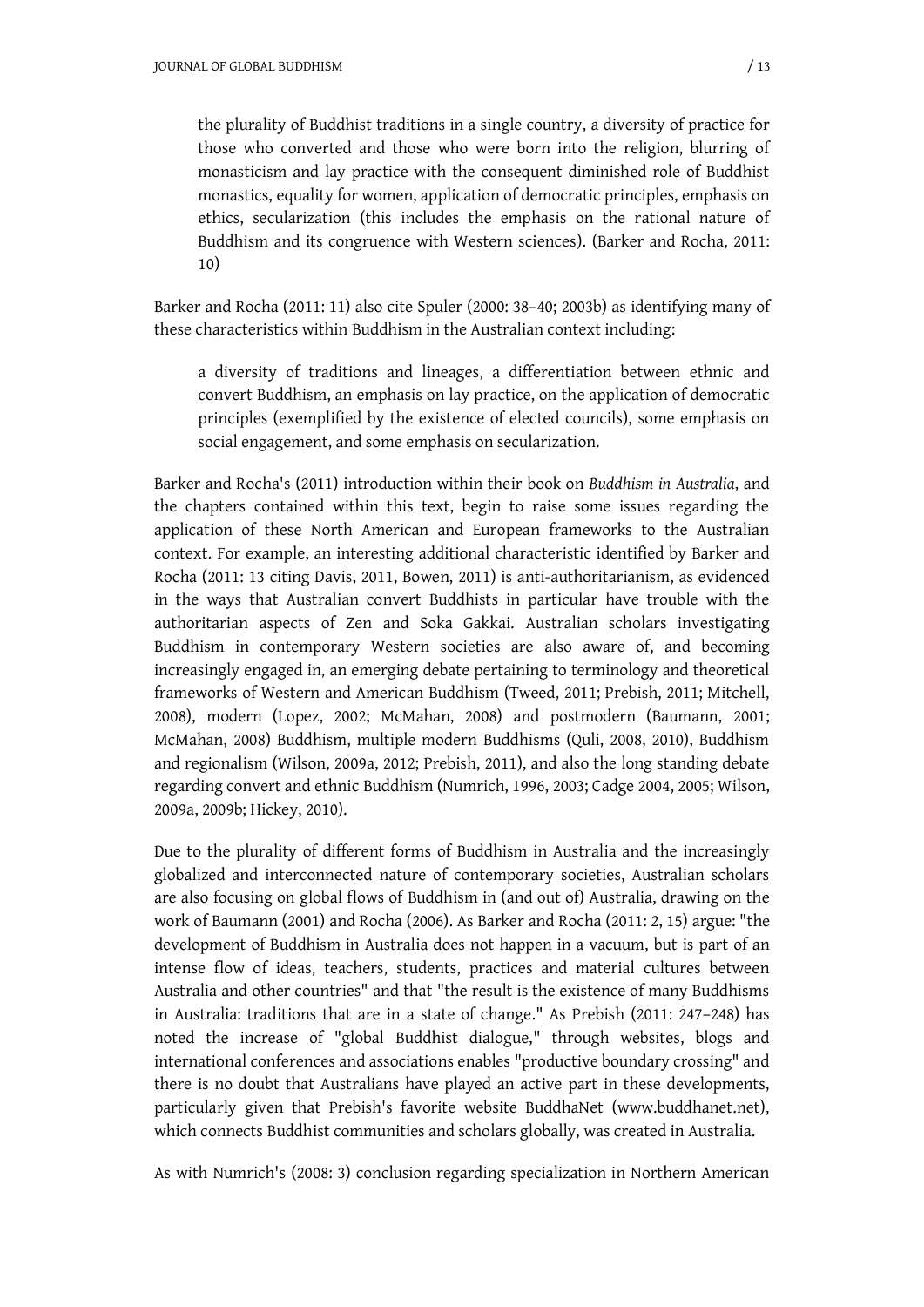Buddhism, these developments provide some evidence of preliminary conceptual negotiations within the emerging field of Buddhism in Australia, rather than indicators of the field's maturity, characterized by the capacity for internal debate and critical self-reflection. Further research, publications, and conferences will be required for it to reach this stage.

### Organization

Numrich (2008: 3–4) stated that the field of North American Buddhism was yet to develop organizational coherence and independence through professional associations, regular meetings and conferences, and academic departments and programs. While a similar observation can be made in the Australian context, recent organizational developments indicate that a distinct field of study is in the process of being established.

The Australasian Association of Buddhist Studies (AABS) was formed in collaboration between the University of Western Sydney and The University of Sydney in 2005. While the organization is not primarily focused on studies of Buddhism in Australia by any means, many of the seminar papers presented over the last 6 years, and in the UWS seminar series that it evolved from, have been concerned with aspects of Buddhism in Australia, its manifestations, its practices, and its pedagogy.

The founding of the AABS is itself indicative of the changing face of Buddhism in Australia. AABS developed out of a regular seminar series initiated by Adrian Snodgrass when he was appointed Adjunct Professor at the Centre for Cultural Research (CCR),<sup>6</sup> University of Western Sydney in 2002. It aimed to provide a multidisciplinary academic forum for the study of Buddhism that recognized and highlighted new directions in the field, the shift away from traditional textual analysis towards the cultural, social, and historical perspectives, and the recognition of its circulation in everyday life. Although philological studies remained dominant in the established institutions (ANU, Sydney), the UWS experience indicated that Buddhism was being studied across the university in areas as diverse as communications, business, art history, film studies, psychology and sociology. CCR hosted it in part because of its commitment to the communities of Greater Western Sydney, which included many ethnic Buddhists, and links it established with them through an ARC funded research project associated with the art exhibition, "Buddha: Radiant Awakening" (discussed below). Although there were no specifically Buddhist units being taught at the University, staff and student interest inserted it across the academy. The call for expressions of interest in membership, and the conferences held since the inauguration of AABS showed that UWS was by no means unique in this.<sup>7</sup>

AABS is a professional academic association of Buddhist scholars working across Australia and New Zealand. Until very recently, regular monthly seminars, meetings, and conferences were held in Sydney, with the association supporting travel for

1

<sup>6</sup> Recently renamed the Institute for Culture and Society (ICS).

<sup>7</sup> Judith Snodgrass, *personal communication to the authors*ǡ28/11/12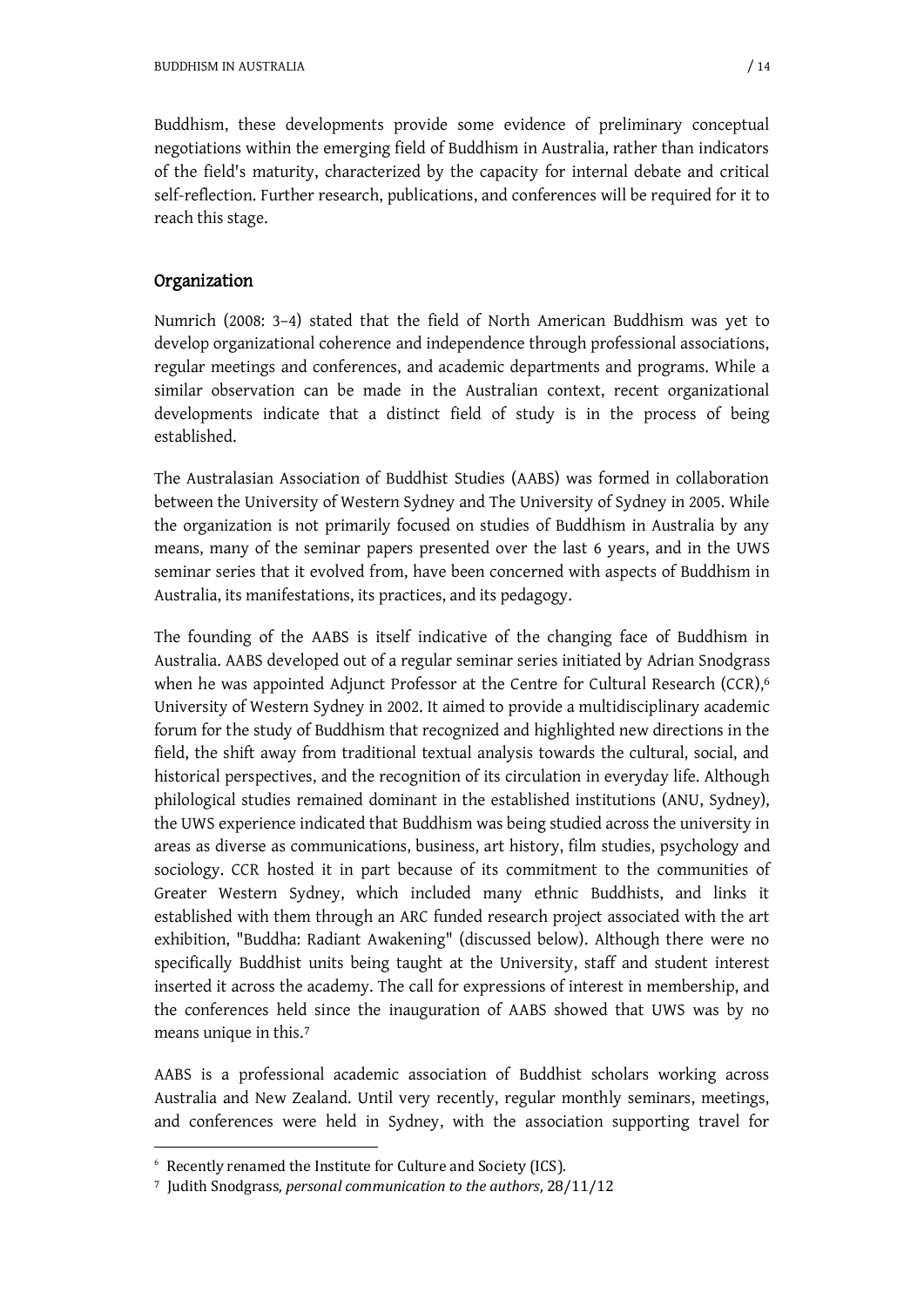interstate speakers. AABS provided scholarships to support attendance at the conferences by postgraduate students from New Zealand and other Australian states (AABS, 2011b). It is now taking on a greater presence in the region. The 2011 conference was held at Queenstown, New Zealand (December 7–9), hosted by Otago University, and a Melbourne chapter of the association held its inaugural meeting at Monash University in November, 2011 (AABS, 2011a; AABS, 2011d). The AABS Melbourne chapter, in consultation with AABS in Sydney, plans to convene four seminars in 2012. One of these will focus on Buddhism in Australia (AABSa, 2011). The AABS has held regular conferences since 2005 (AABS, 2011c). In 2006 two papers were presented on Buddhism in Australia (AABS, 2006). The 2007 and 2009 AABS conferences included three papers on Buddhism in Australia (AABS, 2007, 2009). This year's combined conference with the New Zealand Association for the Study of Religions contained a session on Buddhism in Western Practice, with two papers on aspects of Buddhism in Australian society (NZASR/AABS, 2011).

An earlier landmark in studies of Buddhism in Australia was a one-day conference on "Buddhism in the Contemporary World," co-hosted by the University of Western Sydney and the World's Buddhist Sangha Council, held on November 11, 2001. Over 1,000 people attended it and many of the papers were on Buddhism in the Australian context. This was an offshoot activity of an ARC Linkage Grant (1999–2002) awarded to Ien Ang and Judith Snodgrass from the University of Western Sydney, for their project *Museums, Cultural Diversity and Audience Development: A Case Study. Buddha Radiant Awakening.<sup>8</sup>*

More recently, Monash University (2010) held the "Buddhism Today: One Founder, Many Paths" conference in 2010 in partnership with the Buddhist Council of Victoria, and The Australian Sociological Association's (TASA) 2011 annual conference Sociology of Religion (SoR) stream contained two out of ten papers focused on Buddhism in Australia (TASA, 2011a, 2011b). The 2012 Australian Association for the Study of Religion (AASR) conference at the University of Western Sydney will also include a panel on Buddhism in Australian society, and several panels on Buddhism, as it will be a joint conference hosted by the AASR and the AABS.

In terms of organization, therefore, the rise of interest in Buddhism in Australia within associations such as TASA, AASR and AABS indicate that it is an emerging field of study, however while the seminars and panels on Buddhism in Australia at major conferences attest to the fact that interest in this field is growing, it would no doubt be consolidated by a conference devoted entirely to this topic and/or a conference in Australia on Buddhism in Western Societies, containing a sub-theme specifically on the local situation.

According to Numrich (2008:3–4) academic departments and programs need to be established in order to meet the criteria of a distinct field of study. However, the different structures and sizes of Australian universities and also the multidisciplinarity of the field, makes it highly unlikely that there will ever be a specific department or

-

<sup>8</sup> Judith Snodgrass, conversation with the authors, 17/11/12.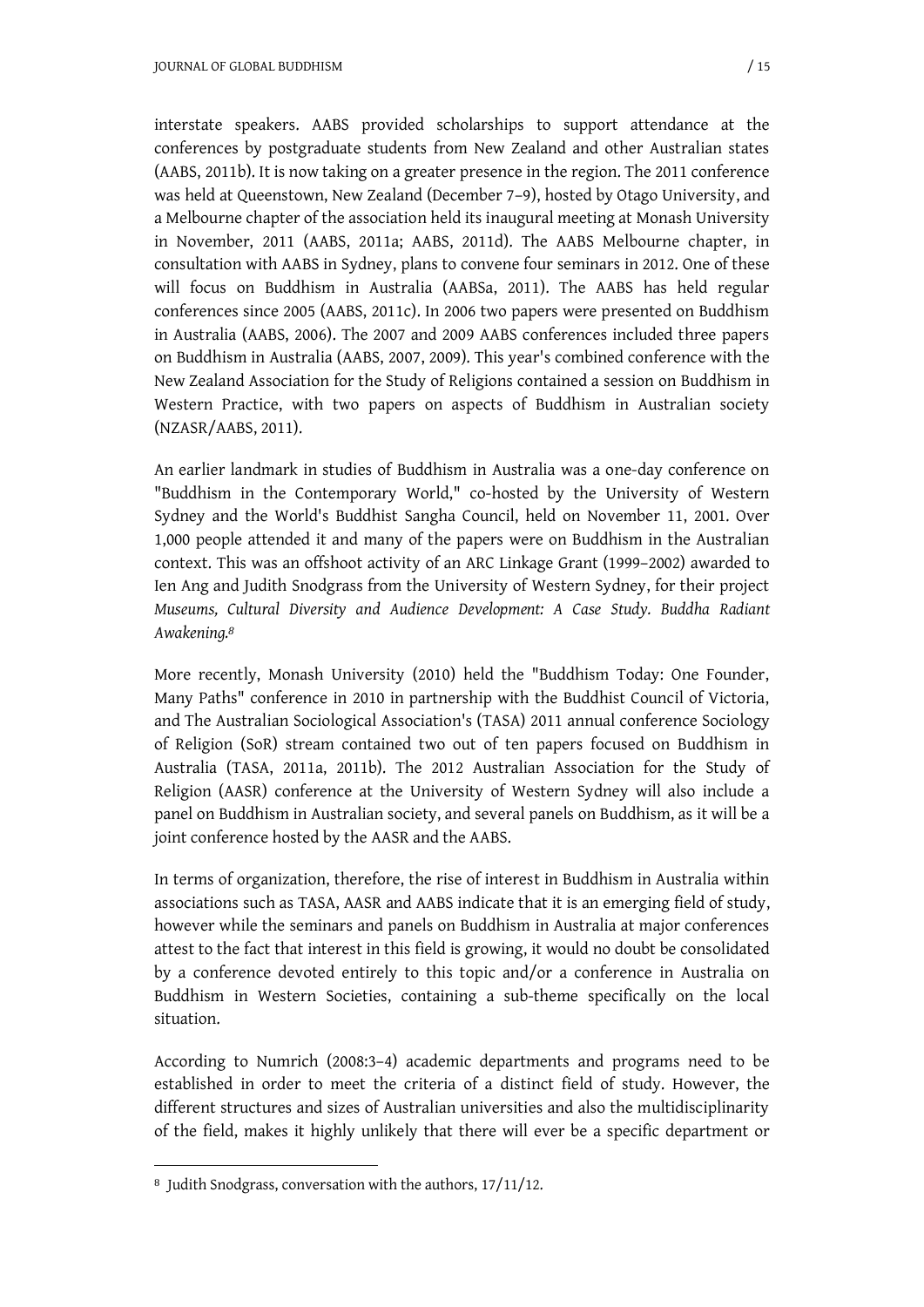even program dedicated to Buddhism in Australian society.9 This need not be seen as a weakness, but rather the diversity of the field can be seen as a strength particularly given that cross-disciplinary research is increasingly being encouraged by Australian and international research councils.

It would, however, be a stretch to describe the field of Buddhism in Australia as cross-disciplinary, as yet. Numrich (2008: 9–10) states that a topic becomes an interdisciplinary field when it reaches a high-level of "cross-disciplinary productivity, sophistication, and integration." Most of the significant scholarship conducted on Buddhism in Australia has employed sociological and/or anthropological methodologies, such as the research conducted by Adam, Spuler, and McAra. Yet, some of these scholars were trained and supervised in humanities departments specializing in religion, philosophy, and history. For example, Spuler's thesis, while ethnographical and sociological in methods including in-depth interviews, was conducted in the School of History, *Philosophy*, *Religion,* and *Classics at the University of Queensland*, as was Adam's. Fitzpatrick also combines historical and sociological methods in her research. Therefore one can conclude that the field is interdisciplinary in nature, as individual scholars' work is often informed by two or more disciplines across the humanities and social sciences. However, major cross-disciplinary research on Buddhism in Australia is still in its infancy.

Interest within TASA and the AASR in scholarship on Buddhism in Australia, especially among social scientists, namely sociologists of religion such as Bouma, Halafoff and Fitzpatrick, and a desire among them to collaborate with historians and/or Buddhologists, including Judith Snodgrass, Adrian Snodgrass and David Templeman, indicates that momentum toward developing genuinely cross-disciplinary studies of Buddhism in Australia is building. This indicates both a level of foresight, given the AABS's vision of providing a multidisciplinary platform for research, and a developing level of maturity within this field of study.

# Publication

-

The last of Numrich's three categories, publication, presents further evidence that Buddhism in Australia is emerging as a distinct field of study, though with some notable caveats. In 1998 Michelle Spuler (2000, 2003a) compiled an online bibliography on Buddhism in Australia containing some brief annotations, which she updated in 2003. It contains sixty-five entries including books, book chapters, journal articles, theses, reports, conference papers, book reviews, and websites. This bibliography has been recently revised and updated by Ruth Fitzpatrick, Anna Halafoff and Kim Lam (2012) for the purposes of this paper, and divided into sections drawing upon Numrich's (2008: 3) typology of publications. This updated bibliography comprises fifty-seven entries that

<sup>9</sup> Judith Snodgrass first made these observations in her paper "Teaching Buddhism in Australian Universities" at the August 2007 AABS seminar, University of Sydney and in subsequent conversations and correspondence with the authors in January 2012.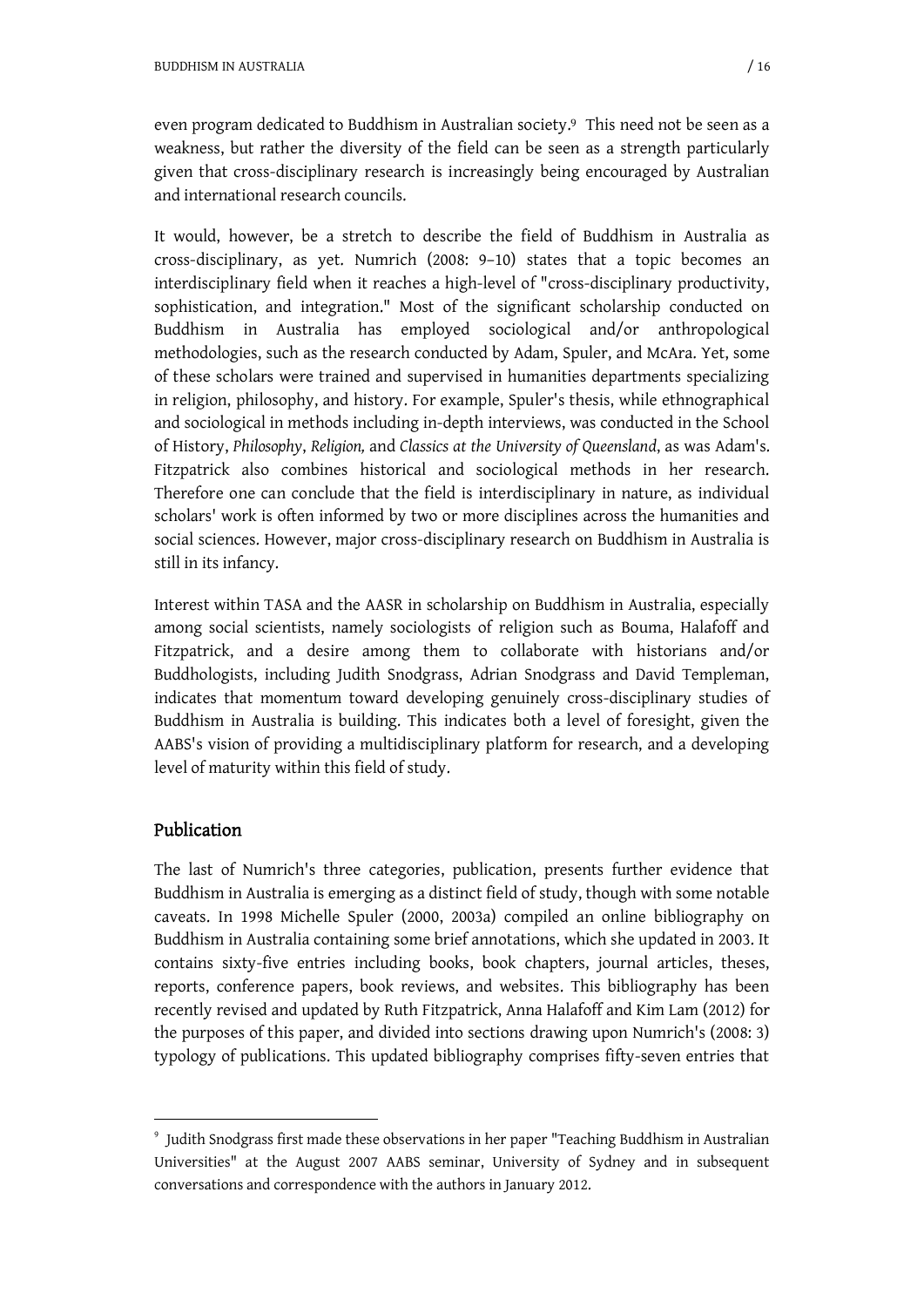1

were included in Spuler's bibliography10 and another seventy-six entries of works published since 2003: 133 entries in total.11 These entries include: books (sole-authored and edited volumes) (10); book chapters (39); journal articles (refereed) (27); Honors, Masters and PhD Theses (13); journal articles (community based) (20); other publications (including community publications, non-refereed conference papers and reports) (9), Documentaries (10) and Websites and blogs (5).

In terms of quantity of publications, therefore, a strong case can be made that the study of Buddhism in Australia constitutes a distinct field. There are, however, some questions regarding the quality of published material. Croucher's (1989) *A History of Buddhism in Australia* provides the most comprehensive chronological account available of Buddhism in Australian society from tales of early contact between Indigenous Australians and Buddhist traders, up until the late 1980s. It covers both ethnic and convert communities12 to the extent that they were part of Australian society three decades ago. For lack of any more recent publication, Croucher's study remains the definitive text on the topic, and many of the subsequent publications cited above draw on Croucher as their primary source of information. This is in itself rather problematic. The fact that it is more than twenty years old is a significant cause for concern, not least because the years since its publication have seen major changes in the Buddhist population in Australia in terms of ethnic mix and cultural change. In addition, while undoubtedly impressive in scope, Croucher's monograph was based on his Bachelor of Arts Honors thesis and was thereby constrained by the demands and limitations of that particular exercise. It is time, as Croucher himself agrees, to update and revise his seminal work.<sup>13</sup>

More recently, Rocha and Barker (2011) edited a collected volume entitled *Buddhism in Australia: Traditions in Change*. The editors invited contributions from both academics and practitioners with the aim of capturing a spectrum of views on the variety of manifestations of Buddhist practices in the country. Academic chapters are deliberately juxtaposed with personal reflections of Buddhist monastics and teachers living in Australia. While it is a refereed collection, many of the personal reflections are, by nature, largely subjective, and while they offer valuable insights on the topic, there is a

<sup>10</sup> The authors have omitted Spuler's references to conference papers and book reviews – as entries within these categories seemed incomplete—and also a few references that were too general or somewhat unclear. A total of seven of Spuler's entries are not included in the updated bibliography.

<sup>&</sup>lt;sup>11</sup> These figures have been calculated on the  $27<sup>th</sup>$  January 2012. Fitzpatrick et al.'s (2012) bibliography is published online <http://www.globalbuddhism.org/res.html> and is constantly being updated.

<sup>&</sup>lt;sup>12</sup> The authors are aware of the problematic nature of these categories, however, we agree with Numrich (2003: 71) when he states that while there is a need for creative new typologies, it 'is not helpful to criticize current typological efforts without offering viable alternatives.' Therefore until such alternatives are further developed, we continue to use the terms ethnic and convert Buddhism, cognizant of the fact that they are less than perfect descriptors.

<sup>13</sup> Halafoff and Fitzpatrick met and spoke with Paul Croucher in his bookshop in Melbourne, Australia, in May 2011.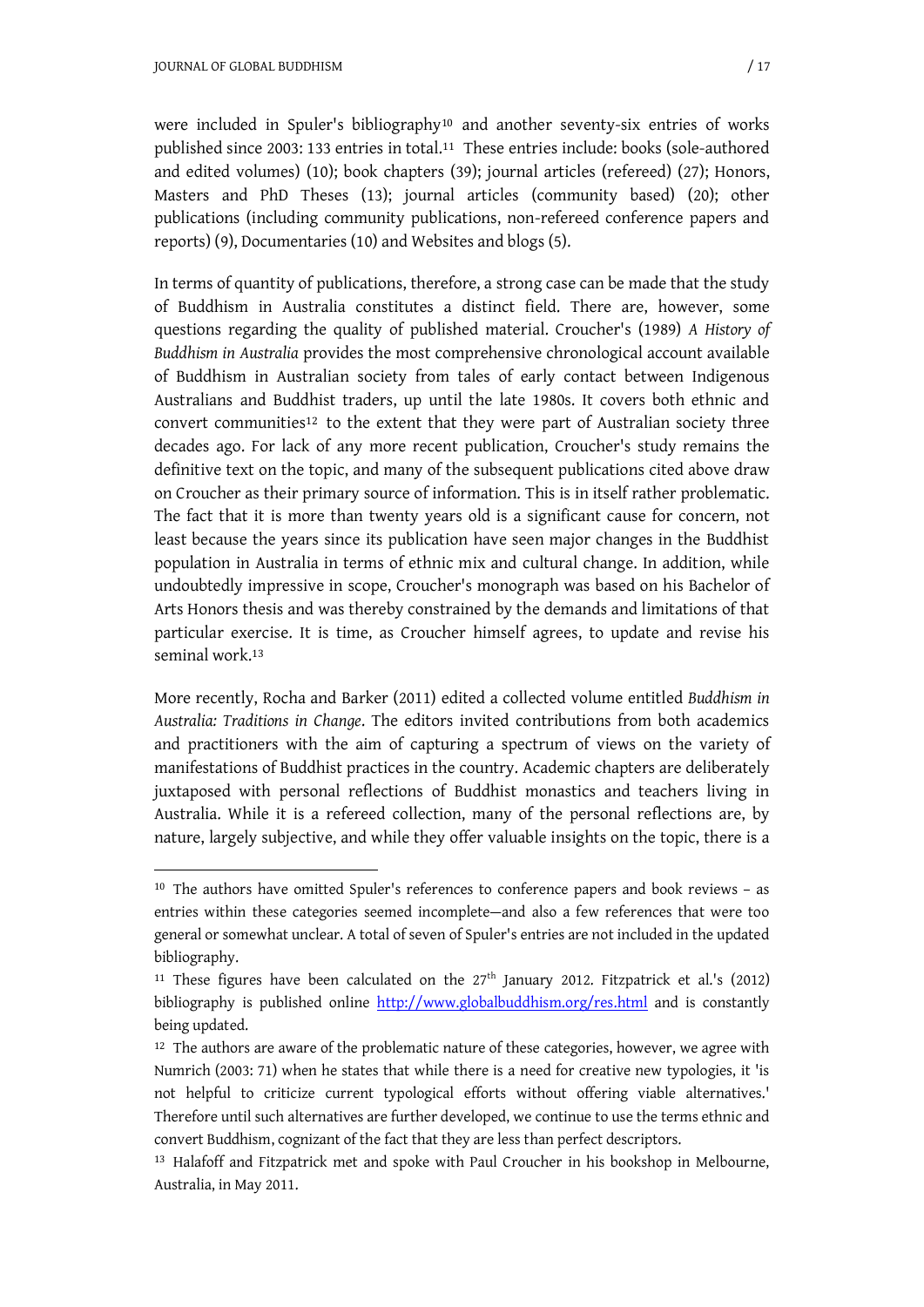BUDDHISM IN AUSTRALIA / 18

question of whether or not they can be formally classified as academic publications. In addition, *Women of Spirit: Contemporary Religious Leaders in Australia* is a collection of practitioner's reflections and *Spirited Practices: Spirituality and the Helping Professions*  contains both academic articles and personal reflections. The short articles on Buddhism in Australia that appear in the *TAASA Review, The Journal of the Asian Arts Society of Australia*, are similarly marginal. While they did go through a refereeing process, they are too short to be included in the category of refereed journal publications. Taking these issues into consideration a total of seventy-seven remain as scholarly publications on Buddhism in Australia.

Many of the publications focused on Buddhism in Australia draw primarily upon Croucher's study, although it is not always adequately referenced, and Australian Bureau of Statistics data. More recent studies of ethnic and convert Buddhists in Australia combine this information with data from ethnographical studies and/or semi-structured in-depth interviews. When Spuler wrote in 2000 and 2003, she observed that very few studies on Buddhism in Western societies, including Australia, are based on fieldwork and that literature on Buddhism in Australia is scarce and focuses mainly on history, demographics and ethnic Buddhism (Spuler, 2000: 29, 41; 2003b: 4). Since then, studies on convert Buddhism, women in Buddhism and socially engaged Buddhism have become more prevalent. Indeed, seven main themes emerge from a preliminary analysis of the literature to date. These are: Indigenous Australians and Buddhism (4 – 5%); Ethnic Buddhism (36 – 47%); Convert Buddhism (44 – 57%); Women in Buddhism (7 – 9%); Buddhism and the Arts (7 – 9%); Socially Engaged Buddhism (11 – 14%) including three papers on Education; and Health, Wellbeing and Buddhism (2 – 3%).<sup>14</sup>

Spuler (2000: 34) also observed that "the vast majority of studies on Buddhism in Australia have given the different strands of Australian Buddhism [both ethnic and convert] equal attention" in contrast to North America where convert Buddhism has received "preferential treatment" (citing Numrich, 1996: xxii). However data presented above indicates that Australian trends are becoming closer to North American trends as currently fifty-seven percent of scholarship focuses on convert Buddhism as opposed to forty-seven percent on ethnic Buddhism.

We therefore argue that while the quantity and variety of publications produced since 2003 indicates widespread and growing interest in Buddhism in Australia, there is a need for more rigorous academic analysis on the topic.

# Conclusions

1

While as Croucher (1989: 123) observed, Buddhism in Australia remains "only half-digested," we argue that the study of Buddhism in Australia is clearly an emerging field of study, as it satisfies most of the criteria identified by Numrich (2008) that define

<sup>&</sup>lt;sup>14</sup> As there is some overlap in themes covered within the publications the combined number and percentages total more than 77 and 100% respectively.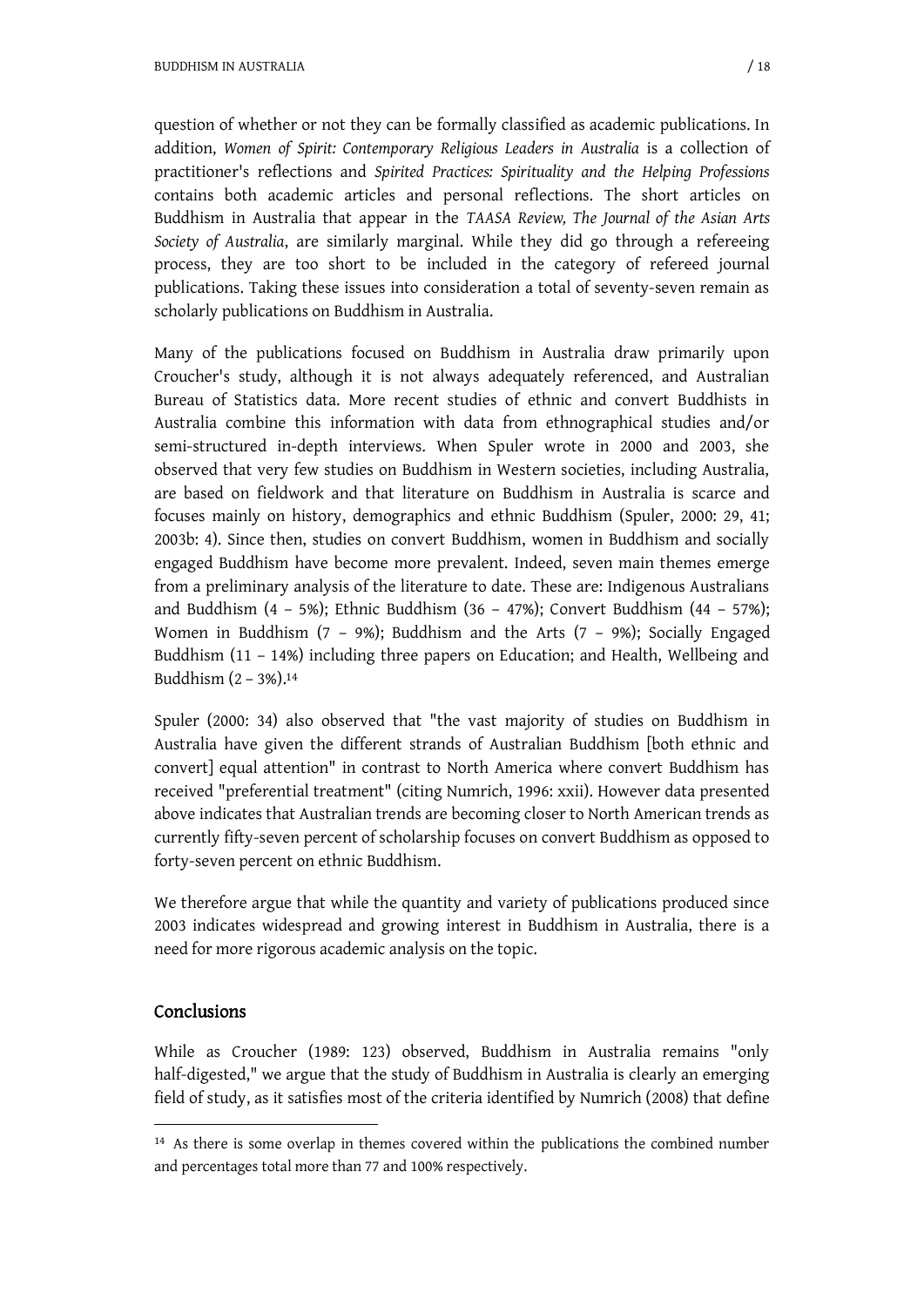a specific field of study. The number of scholars who consider Buddhism in Australia as their primary, or one of their, research interests is steadily growing and a new multidisciplinary and interdisciplinary framework for conducting research in this field is evolving. In terms of organization, the rise of interest in Buddhism in Australia within a number of prominent academic associations indicates that the study of Buddhism in the Australian context is beginning to be taken seriously. The number and quality of publications on Buddhism in Australia is also growing steadily, and the level of critical self-reflection is increasing, yet despite this evidence of developing conceptual negotiations within this emerging field it is yet to reach full maturity.

There is no doubt that scholarly interest in Buddhism in Australia is building, however more research needs to be conducted in order to establish it as a distinct field of study. This research is both timely and necessary given the large numbers of Buddhists in Australia, and as we appear to be entering an "Asian century." The scale and pace of Asia's growth and transformation has implications for Australia given its geographical proximity to and many economic links with Asia, and Australia's large and diverse Asian diasporic communities (Australian Government, 2011). Moreover, the significant Buddhist presence in Australia differentiates it from other Western democracies. The second largest religion in the USA is reported to be Judaism (although this has been the subject of recent debates); in the UK it is Islam; and in New Zealand it is Hinduism. It is therefore important to investigate how this might affect Australian identity and culture. It also appears that Buddhism, commonly (mis)understood to be an entirely peaceful and passive religion, has been overlooked by scholars and policy makers in recent decades. As Buddhism is perceived to pose little risk or threat to Australian society, compared to Christian or Islamic extremism or New Religious Movements, relatively little investment has been made by state actors to develop a greater understanding of Buddhism and to assist Buddhist communities, and young people in particular, with processes of social inclusion. However, long-held fears and prejudices that mainstream Australians have toward Asian immigrants, both despite and because of Australia's geographical proximity to Asia, remain an ongoing issue since the 1840s (Croucher, 1989; Spuler, 2000: 33; Barker and Rocha, 2011: 4–7) and pose a threat to Australia's social fabric. Australia's State and Federal Governments tend to focus their resources on minorities that they view as posing a potential threat to society, rather than on initiatives that are aimed at improving majority views toward minorities. As Mann, Numrich, and Williams (2008: 37) have described, Buddhists in America hold a double minority status, due to their ethnicity and religion. This also applies to the Australian context, rendering Buddhists less visible and potentially more at risk than other communities.

As Australia strengthens its relationship with China and the entire Asian region, this shift in Australia's geopolitical focus might also be accompanied by a shift in research priorities, in order to generate a better understanding of Asian societies and of Asian communities and religious practices, including Buddhism, in Australia. It is also vital that this research be multidisciplinary in order to accurately describe the flows of Buddhism across diverse cultures, disciplines, and sectors both in and beyond Australia and the effect that they have had on Australian society.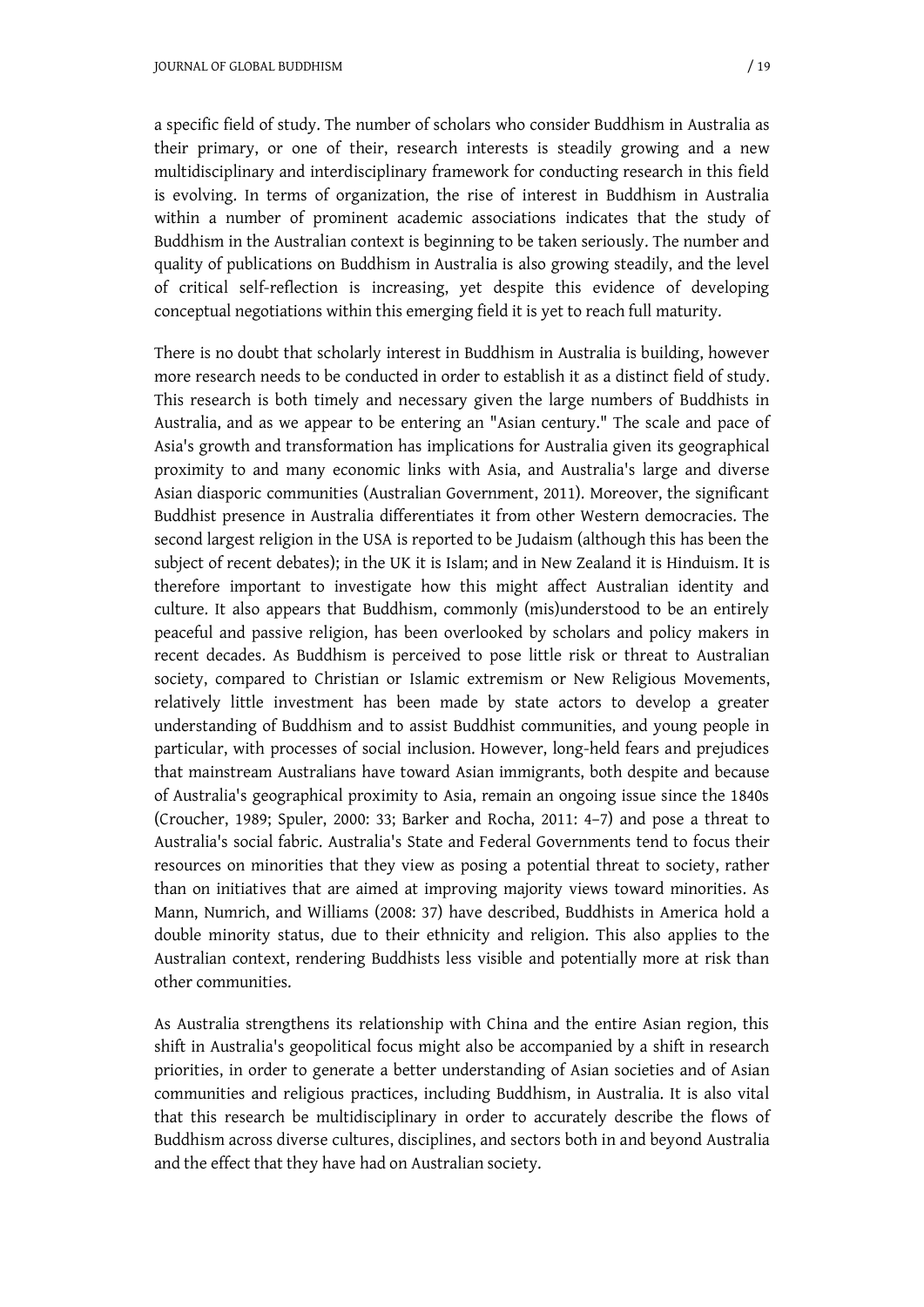Finally, the relative invisibility of Buddhism in Australia needs to be addressed, and this process can be assisted by more scholarly research on the subject. This research can enable communities and state actors to better understand the history and sociological significance of Buddhism in the Australian context, in order to assist Buddhist diasporic and mainstream Australian communities with countering prejudices and building socially inclusive societies. Such research would, in the words of Nordstrom (1977 quoted in Prebish, 2011: 218) and Prebish (2011: 218), thereby go beyond merely describing the scenery to illuminating the path.

#### References

- Abeyagunawardena, D. S., 2009. "Buddhists." In J. Jupp, ed. *The Encyclopedia of Religion in Australia,* Cambridge: Cambridge University Press, pp. 198–213.
- Adam, E., 1991. *Buddhism in Perth: A Source of Alienation or Means to Integration?* MA Thesis, University of Queensland, Brisbane.
- Adam, E., 1995. *Buddhism in Western Australia: Alienation or Integration?* Perth: Arts Enterprise Publishing.
- Adam, E., 2000. "Buddhist Women in Australia." *Journal of Global Buddhism,* 1, pp. 138–143.
- Adam, E. and Hughes, P. J., 1996. *The Buddhists in Australia: Religious Community Profiles.* Canberra: Australian Government Publishing Service.
- The Australasian Association of Buddhist Studies (AABS), 2006. "Conference 2006," *AABS Website*. [online] Available at: [http://www.buddhiststudies.org.au/conference\\_2006.htm](http://www.buddhiststudies.org.au/conference_2006.htm) [Accessed 22 November, 2011].
- The Australasian Association of Buddhist Studies (AABS), 2007. "Conference 2007," *AABS Website*. [online] Available at: [http://www.buddhiststudies.org.au/conference\\_2007.htm](http://www.buddhiststudies.org.au/conference_2007.htm) [Accessed 22 November, 2011].
- The Australasian Association of Buddhist Studies (AABS), 2009. "Conference 2009," *AABS Website*. [online] Available at: [http://www.buddhiststudies.org.au/conference\\_2009.htm](http://www.buddhiststudies.org.au/conference_2009.htm) [Accessed 22 November, 2011].
- The Australasian Association of Buddhist Studies (AABS), 2011a. *AABS Bulletin Inaugural AABS Melbourne Seminar*, 26 November 2011.
- The Australasian Association of Buddhist Studies (AABS), 2011b. "AABS," *AABS Website.*  [online] Available at: <http://www.buddhiststudies.org.au/aabs.htm>[Accessed 22 November, 2011].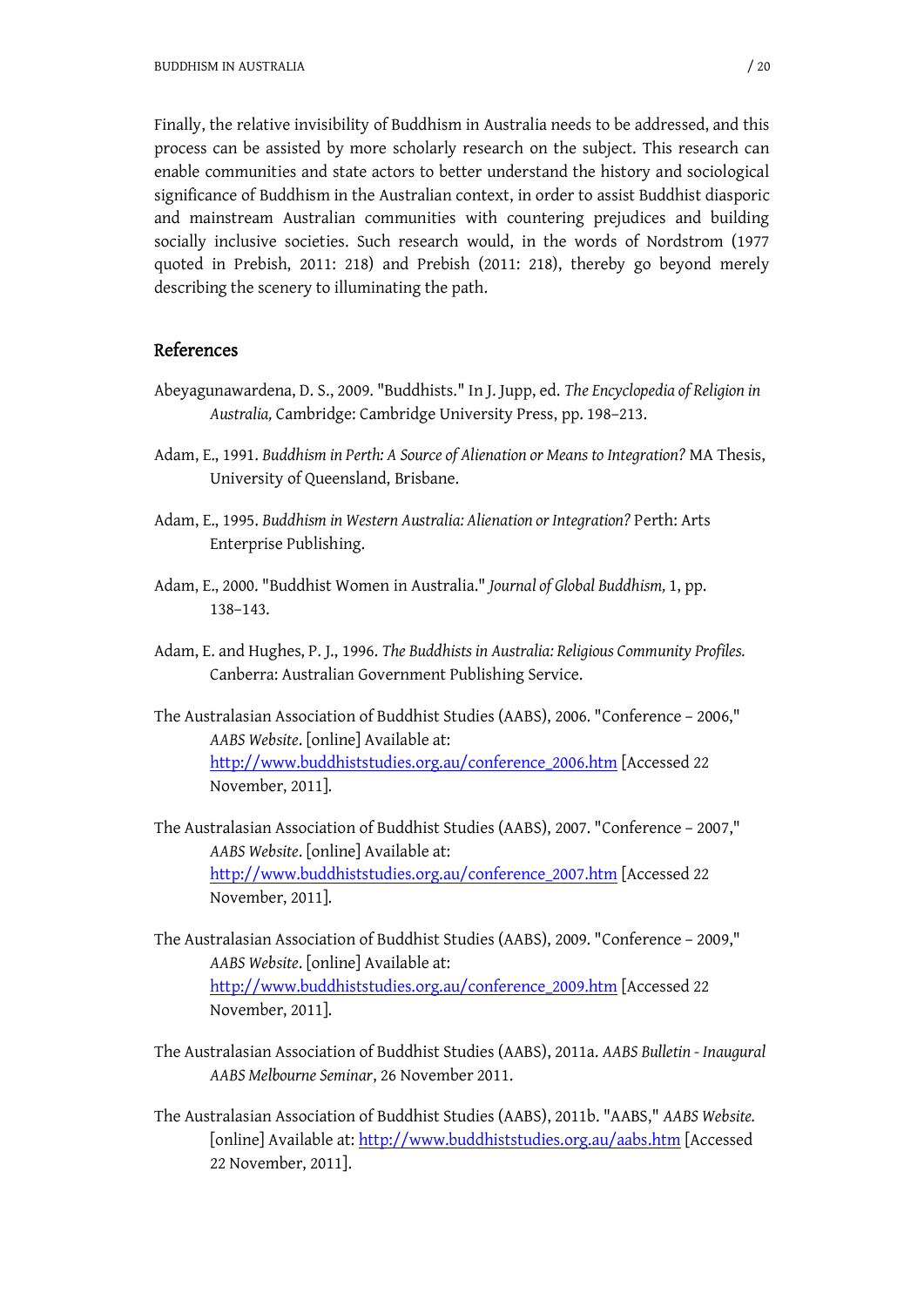The Australasian Association of Buddhist Studies (AABSc), 2011c. "Conferences," AABS Website. [online] Available at:

<http://www.buddhiststudies.org.au/conferences.htm>[Accessed 22 November, 2011].

The Australasian Association of Buddhist Studies (AABS), 2011d. "Seminars," *AABS Website*. [online] Available at: <http://www.buddhiststudies.org.au/seminars.htm>[Accessed 22 November, 2011].

Australian Bureau of Statistics, 2006. Australian Census, Cat 2068.0.

- Australian Government, 2011. Australia in the Asian Century, About the Australia in the Asian Century White Paper. [online] Available at: <http://asiancentury.dpmc.gov.au/about>[Accessed 21 March 2011].
- The Australian Sociological Association (TASA), 2011a. "Conference Program," *TASA Website*. [online] Available at: [http://www.tasa.org.au/uploads/2011/01/20111115\\_TASA-2011-Conference-Pr](http://www.tasa.org.au/uploads/2011/01/20111115_TASA-2011-Conference-Pr) ogramme.pdf [Accessed 3 December 2011].
- The Australian Sociological Association (TASA), 2011b. "Thematic Groups, Sociology of Religion," *TASA Website*. [online] Available at: <http://www.tasa.org.au/thematic-groups/groups/sociology-of-religion> [Accessed 3 December 2011].
- Barker, M. and Rocha, C., 2011. "Introduction." In C. Rocha and M. Barker, eds. *Buddhism in Australia: Traditions in Change*. New York: Routledge, pp. 1–19.
- Baumann, M., 1995. "Creating a European Path to Nirvana: Historical and Contemporary Developments of Buddhism in Europe," *Journal of Contemporary Religion*, 10(1), pp. 55–70.
- Baumann, M., 2001. "Global Buddhism: Developmental Periods, Regional Histories, and a New Analytical Perspective," *Journal of Global Buddhism*, 2, pp. 1–43.
- Baumann, M., 2011. "Preface." In C. Rocha and M. Barker, eds. *Buddhism in Australia: Traditions in Change*. New York: Routledge, pp. xv–xvi.
- Bouma, G. D., 1996a. "Buddhist Temples and the Settlement of Vietnamese Migrants: A Case Study." In G. D. Bouma, ed. *Many Religions, All Australian: Religious Settlement, Identity and Cultural Diversity*. Kew: Christian Research Association, pp. 61–68.
- Bouma, G. D., 1996b. "Buddhism and Identity Formation among Vietnamese Migrants: A Case Study." In G. D. Bouma, ed. *Many Religions, All Australian: Religious Settlement, Identity and Cultural Diversity*. Kew: Christian Research Association, pp. 69–81.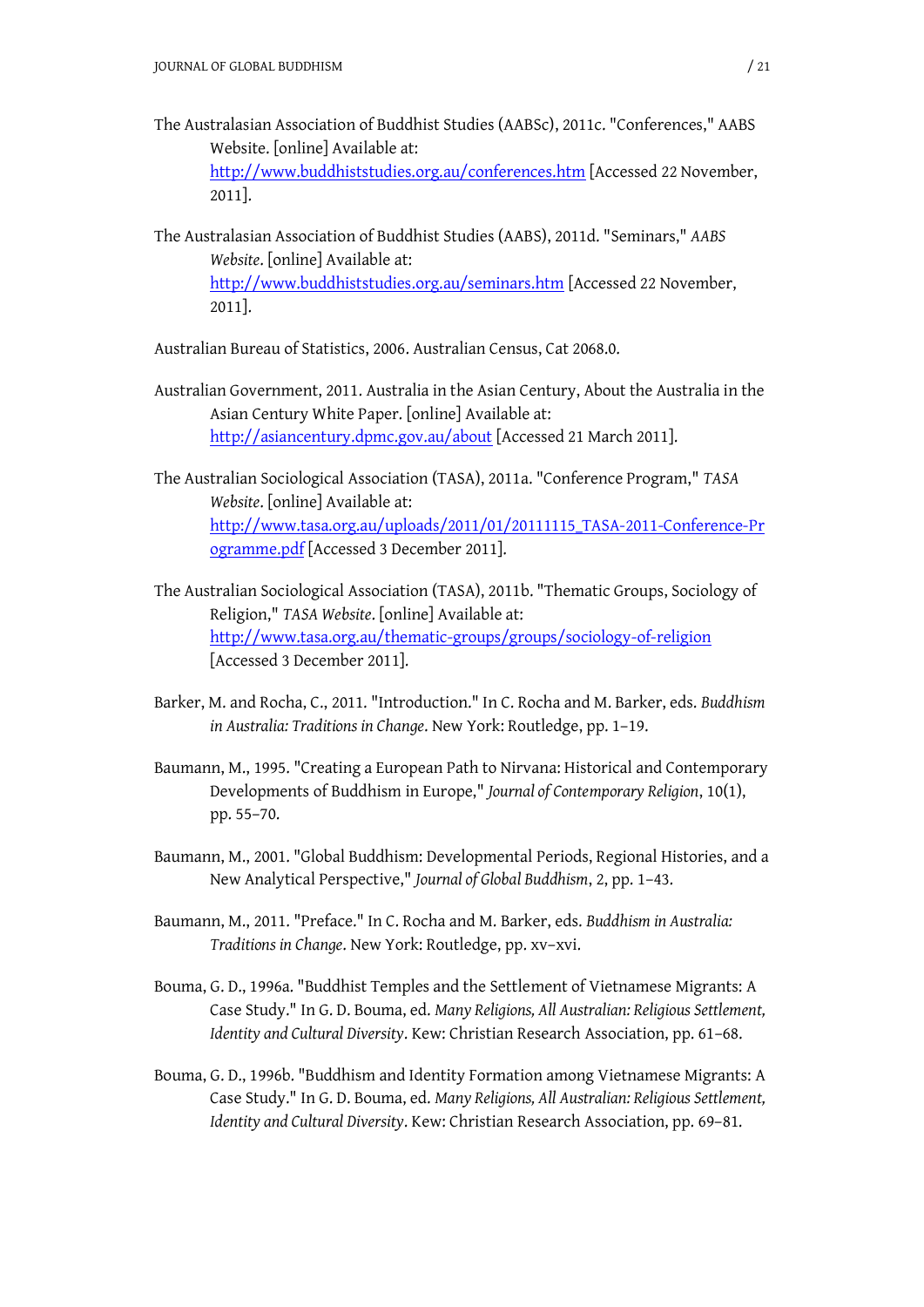- Bouma, G. D., Smith, W. and Vasi, S., 2000. "Japanese Religions in Australia: Mahikari and Zen in a Multicultural Society." In P. Clarke, ed. *Japanese New Religions in Global Perspective*. London: Curzon, pp. 94–111.
- Bowen, E., 2011. "Soka Gakkai: Dialogue as the Transformative Expression of Buddhist Humanism." In C. Rocha and M. Barker, eds. *Buddhism in Australia: Traditions in Change*. New York: Routledge, pp. 113–118.
- Cadge, W., 2004. "Gendered Religious Organizations. The Case of Theravada Buddhism in America." *Gender & Society*, 18(6), pp. 77–793.
- Cadge, W., 2005. Heartwood: the first generation of Theravada Buddhism in America. Chicago: University of Chicago Press.
- Croucher, P., 1989. *Buddhism in Australia, 1848–1988*. Kensington: New South Wales University Press.
- Davis, L., 2011. "Zen in Australia: Tradition, Challenges and Innovation." In C. Rocha and M. Barker, eds. *Buddhism in Australia: Traditions in Change*. New York: Routledge, pp. 36–48.
- Eddy, G., 2007. "A Strand of Contemporary Tantra: Its Discourse and Practice in the FPMT. *Journal of Global Buddhism*, 8, pp. 81-106.
- Eddy, G., 2011. *Becoming Buddhist: Experiences of Socialization and Self-Transformation in Two Australian Buddhist Centres*. New York: Continuum International Pub. Group.
- Fitzpatrick, R., Halafoff, A., and Lam, K., forthcoming. *Bibliography: Buddhism in Australia*.
- Hickey, W. S., 2010. "Two Buddhisms, Three Buddhisms, and Racism." *Journal of Global Buddhism,* 11, pp. 1–25.
- Lopez, D., 2002. A *Modern Buddhist Bible, Essential Readings from East and West*, Massachusetts: Beacon Press.
- McAra, S., 2007. "Indigenizing or Adapting? Importing Buddhism into a Settler-colonial Society." *Journal of Global Buddhism* 8.
- McAra, S., 2009. *A* "Stupendous Attraction," *Materialising a Tibetan Buddhist Contact Zone in Rural Australia.* Unpublished PhD Thesis, University of Auckland, Auckland.
- McAra, S., 2011. "Buddhifying Australia: Multicultural Capital and Buddhist Material Culture in Rural Victoria." In C. Rocha and M. Barker, eds. *Buddhism in Australia: Traditions in Change*. New York: Routledge, pp. 63–73.
- McMahan, D., 2008. *The Making of Buddhist Modernism*. Oxford and New York: Oxford University Press.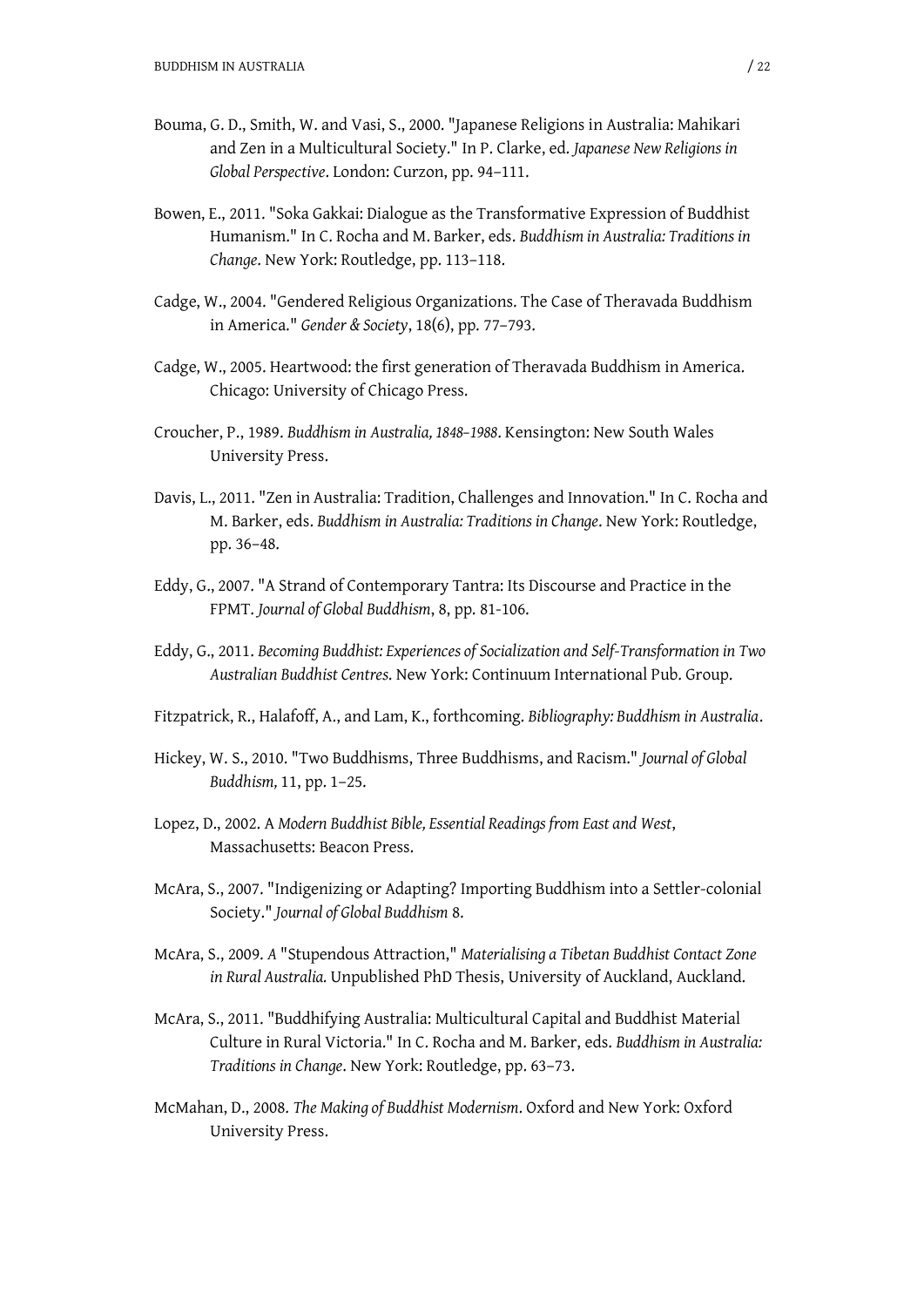- Mann, S., Numrich, P., and Williams, R., 2008. *Buddhists*, *Hindus, and Sikhs in America: A Short History.* New York: Oxford University Press.
- Monash University, 2010. "Buddhism Today: One Founder Many Paths," Conference Website. [online] Available at: <http://arts.monash.edu.au/psi/buddhism-today> [Accessed 3 December 2011].
- Mitchell, S., 2008. *Taking Refuge In The Dharma: Post-Colonialism, Ritual Theory, and American Buddhist Studies*. Unpublished PhD Thesis, Graduate Theological Union.
- New Zealand Association for the Study of Religions and the Australasian Association of Buddhist Studies (NZASR/AABS), 2011. Conference Program. [online] Available at: <http://www.nzasr.ac.nz/conference/public/conferences/1/schedConfs/1/prog> ram-en\_US.pdf [Accessed 3 December 2011].
- Numrich, P., 1996. *Old Wisdom in the New World: Americanisation in Two Immigrant Theravada Buddhist Temples*. Knoxville: University of Tennessee Press.
- Numrich, P., 2003. "Two Buddhisms Further Considered." *Contemporary Buddhism,* 4(1), pp. 55–78.
- Numrich, P., 2008. "North American Buddhists: A Field of Study?" In P. Numrich, *North American Buddhists in Social Context*. London and Boston: Brill.
- Prebish, C. S., 1999. *Luminous Passage, The Practice and Study of Buddhism in America* (first ed.). Berkeley: University of California Press.
- Prebish, C. S., 2002. "Studying the Spread and Histories of Buddhism in the West: The Emergence of Western Buddhism as a New Discipline within Buddhist Studies." In C. S. Prebish and M. Baumann, eds. *Westward Dharma: Buddhism Beyond Asia*. Berkeley: University of California Press.
- Prebish, C. S., 2011. *An American Buddhist Life: Memoirs of a Modern Dharma Pioneer*. Toronto: Sumeru.
- Prebish, C. S. and Baumann, M., eds., 2002. *Westward Dharma : Buddhism Beyond Asia*. Berkeley: University of California Press.
- Queen, C., 1999. "Introduction, American Buddhism : Methods and Findings in Recent Scholarship." In C. Queen and D. R. Williams, eds. *American Buddhism : Methods and Findings in Recent Scholarship* Surrey: Curzon Press, pp. xiv–xxxvii.
- Quli, N., 2008. "Multiple Buddhist Modernisms: Jhana in Convert Theravada." *Pacific World*, 10, pp. 225–249.
- Quli, N., 2010. *Laicization in Four Sri Lankan Buddhist Temples in Northern California.* Unpublished Thesis, Graduate Theological Union, Berkeley.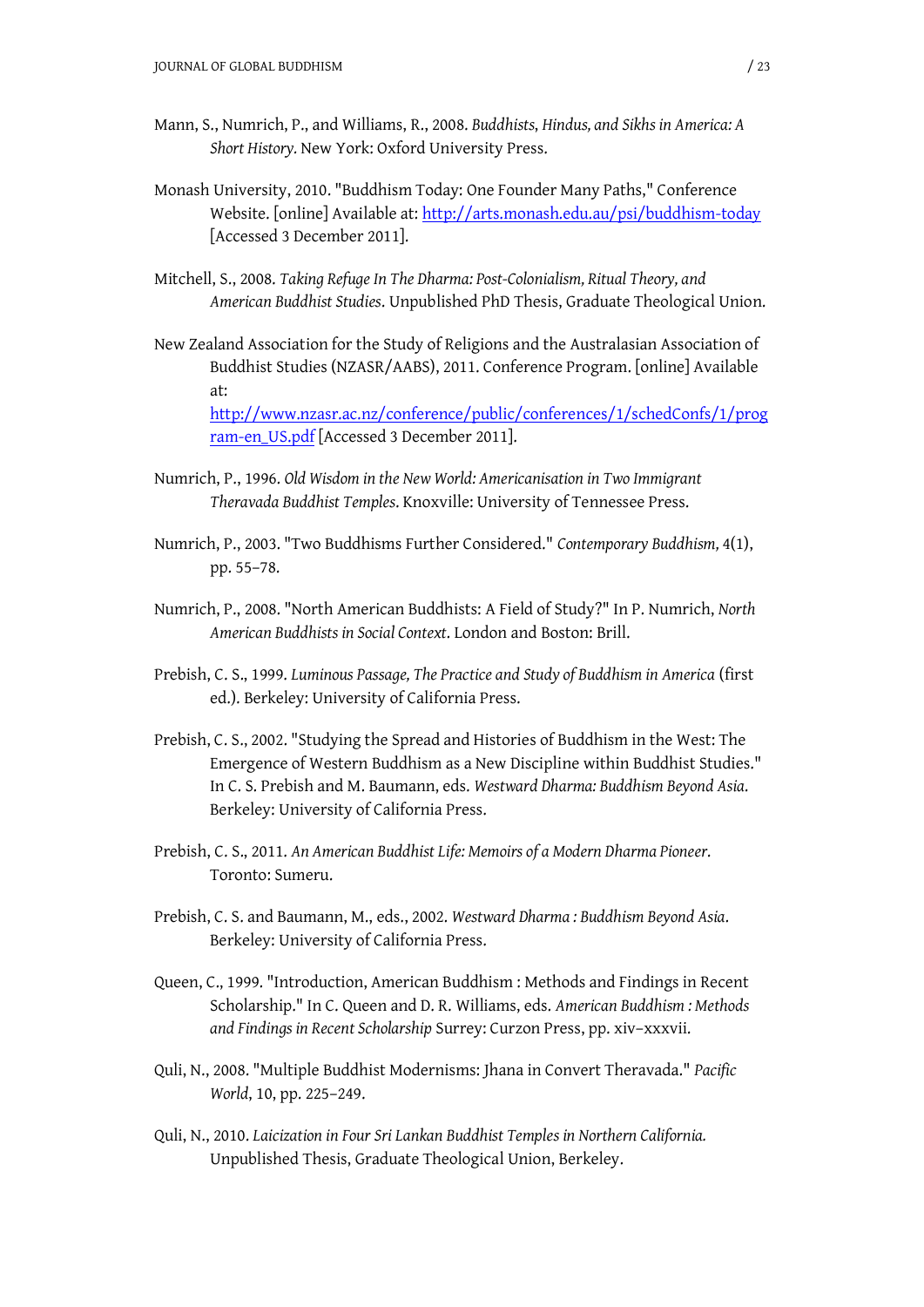- Rocha, C., 2006. *Zen in Brazil : the Quest for Cosmopolitan Modernity*. Honolulu: University of Hawaii Press.
- Rocha, C. and Barker, M., eds., 2010. *Buddhism in Australia: Traditions in Change*. New York: Routledge.
- Seager, R. H., 1999. *Buddhism in America.* New York: Columbia University Press.
- Sherwood, P., 2001. "Buddhist Contribution to Social Welfare in Australia." *Journal of Buddhist Ethics*, 8, pp. 61–74.
- Sherwood, P., 2003. *The Buddha is in the Street, Engaged Buddhism in Australia*. Bunbury: Edith Cowan University.
- Sherwood, P., 2011. "Educating for Wisdom and Compassion Mind." In C. Rocha and M. Barker, eds. *Buddhism in Australia: Traditions in Change*. New York: Routledge, pp. 143–147.
- Snodgrass, J., 2001. "Buddhism in the West." In J. Menzies, ed. *Buddha Radiant Awakening,* Sydney: Art Gallery of New South Wales, pp. 170–171.
- Snodgrass, J., 2004. "Lotus Lamps, Mandalas and Meditation: Autoethnographies of Cultural Diversity." Paper presented at a work in progress seminar, Humanities Research Centre, ANU.
- Snodgrass, J., ed., 2005. *Buddha in Suburbia—Great Western Sydney: A Project by Casula Powerhouse Arts Centre*. Casula: Casula Powerhouse Arts Centre.
- Snodgrass, J., 2007. "Teaching Buddhism in Australian Universities" Paper presented at the August 2007 AABS seminar, University of Sydney.
- Spuler, M., 1999. *The Adaptation of Buddhism to the West: Diamond Sangha Zen Buddhist Groups in Australia*. Unpublished PhD Thesis, University of Queensland.
- Spuler, M., 2000. "Characteristics of Buddhism in Australia." *Journal of Contemporary Religion* 15(1), pp. 29–44.
- Spuler, M., 2002. "The Development of Buddhism in Australia and New Zealand." In C. S. Prebish and M. Baumann, eds. *Westward Dharma: Buddhism Beyond Asia*. Berkeley: University of California Press, pp. 139–151.
- Spuler, M., 2003a. "Buddhism in Australia: A Bibliography." [online] Available at: <http://www.globalbuddhism.org/bib-australia.htm> [Accessed 26 September 2011].
- Spuler, M., 2003b. *Developments in Australian Buddhism: Facets of the Diamond*. London: Routledge Curzon.